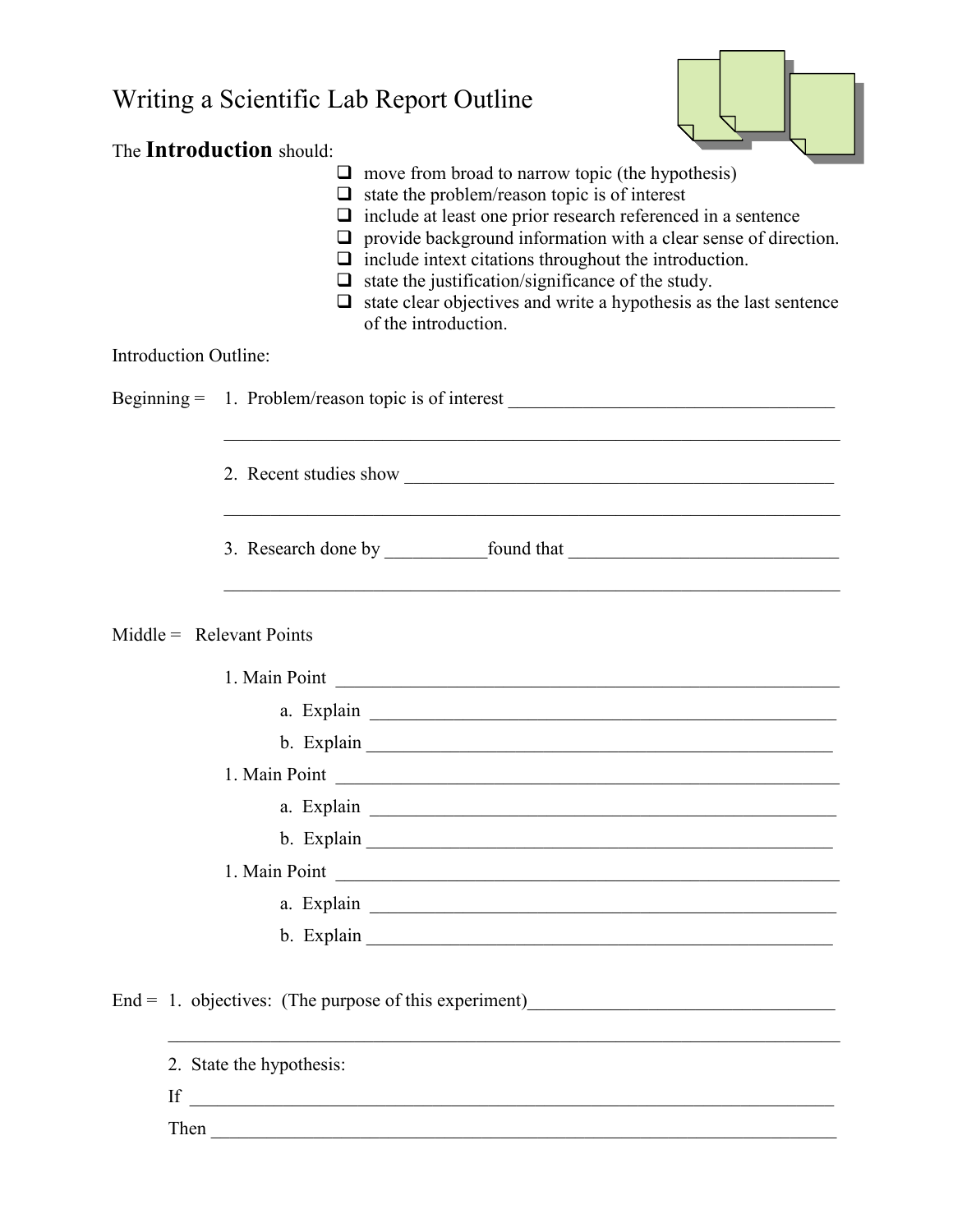## Writing a Scientific Lab Report Outline

The Materials and Methods Section should:

- $\Box$  Be narrated in past tense (not 1<sup>st</sup> person tell what was done, not what reader *should do*).
- $\Box$  Be written in enough detail for someone else to repeat the experiment.
- $\Box$  Include sample sizes.
- $\Box$  Indicate the number of trials for each run.
- $\Box$  Identify the experimental and control groups.
- $\Box$  Not contain any of the results.
- $\Box$  Include methods of analysis and statistical evaluation given.
- $\Box$  Include subtitles of separate procedures when appropriate (e.g., prepping agar).
- $\Box$  Use of setup diagram is okay when appropriate.
- $\Box$  Avoid beginning sentences with numbers.
- o Don't: 50 mLs of Di-water was added to solute in a flask
- o Do: Agar solution was prepared by adding 50 mLs of Di-water to an Erlenmeyer flask containing 3g of agar powder.

## Writing a Scientific Lab Report Outline



The Results Section should:

- $\Box$  Present data in text and in added tables, figures, and graphs.
- $\Box$  Tables, figures, and graphs are referenced within text (figure 3).
- $\Box$  Simply state facts and be written without comments, bias, or interpretation.
- $\Box$  Include the statistical tests that where applied to the data.
- $\Box$  Patterns and trends (e.g., eighty percent of the original control group).